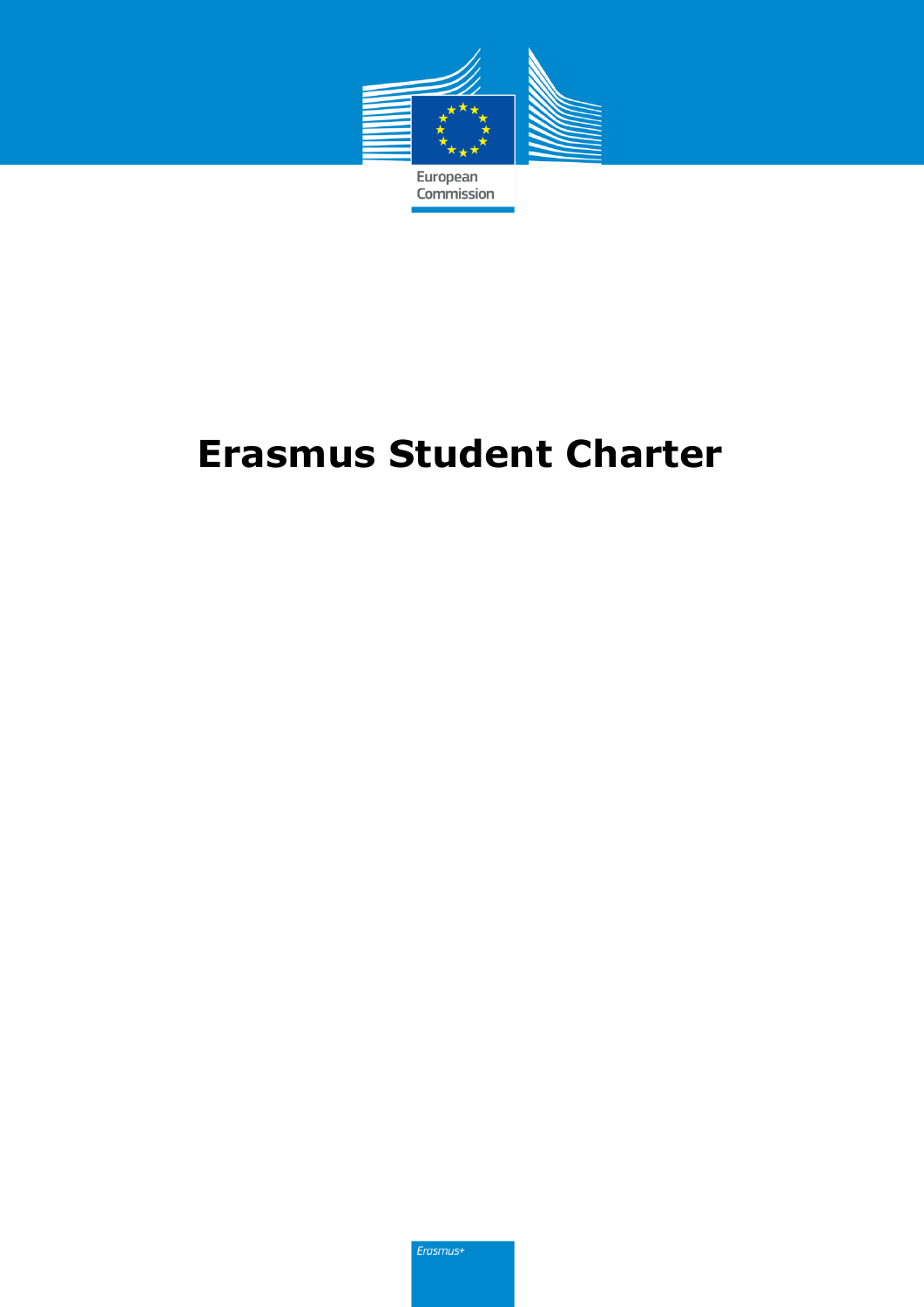

## **Erasmus Student Charter**

*This Student Charter highlights your rights and obligations and informs you about what you can expect from your sending and receiving organisation at each step of your mobility.*

- Higher education institutions participating in Erasmus+ have been awarded an Erasmus Charter for Higher Education by the European Commission where they commit to support, facilitate and recognise your mobility activities.
- On your side, you commit to respect the rules and obligations of the Erasmus+ grant agreement that you have signed with your sending institution.

#### **I. Before your mobility period**

- Once you have been selected as Erasmus+ student, you are entitled to guidance regarding the partner institutions or enterprises where you can carry out your mobility period and the activities that you can undertake there.
- You have the right to receive information on the distribution of grades at the receiving institution and to receive information in securing a visa, obtaining insurance and finding housing by your sending and receiving institution/enterprise. You can find the respective contacts points and information sources in the inter-institutional agreement signed between your sending and receiving institutions.
- You will sign a Grant Agreement with your sending institution (even if you do not receive a financial support from EU funds), and a Learning Agreement with your sending and receiving institution/enterprise. A good preparation of your Learning Agreement is key for the success of your mobility experience and to ensure recognition of your mobility period. It sets out the details of your planned activities abroad (including the credits to be earned and that will count towards your home degree).
- After you have been selected, you will undertake an on-line language assessment (if available in your main language of instruction/work abroad) that will allow your sending institution to offer you the most appropriate linguistic support, if necessary. You should take full advantage of this support to improve your language skills to the recommended level.

### **II. During your mobility period**

- You should take full advantage of all the learning opportunities available at the receiving institution/enterprise, while respecting its rules and regulations, and endeavour to perform to the best of your ability in all relevant examinations or other forms of assessment.
- You can request changes to the Learning Agreement only in exceptional situations and within the deadline decided by your sending and receiving institutions. In that case, you must ensure that these changes are validated by both the sending and receiving institutions/enterprise within a two-week period after the request and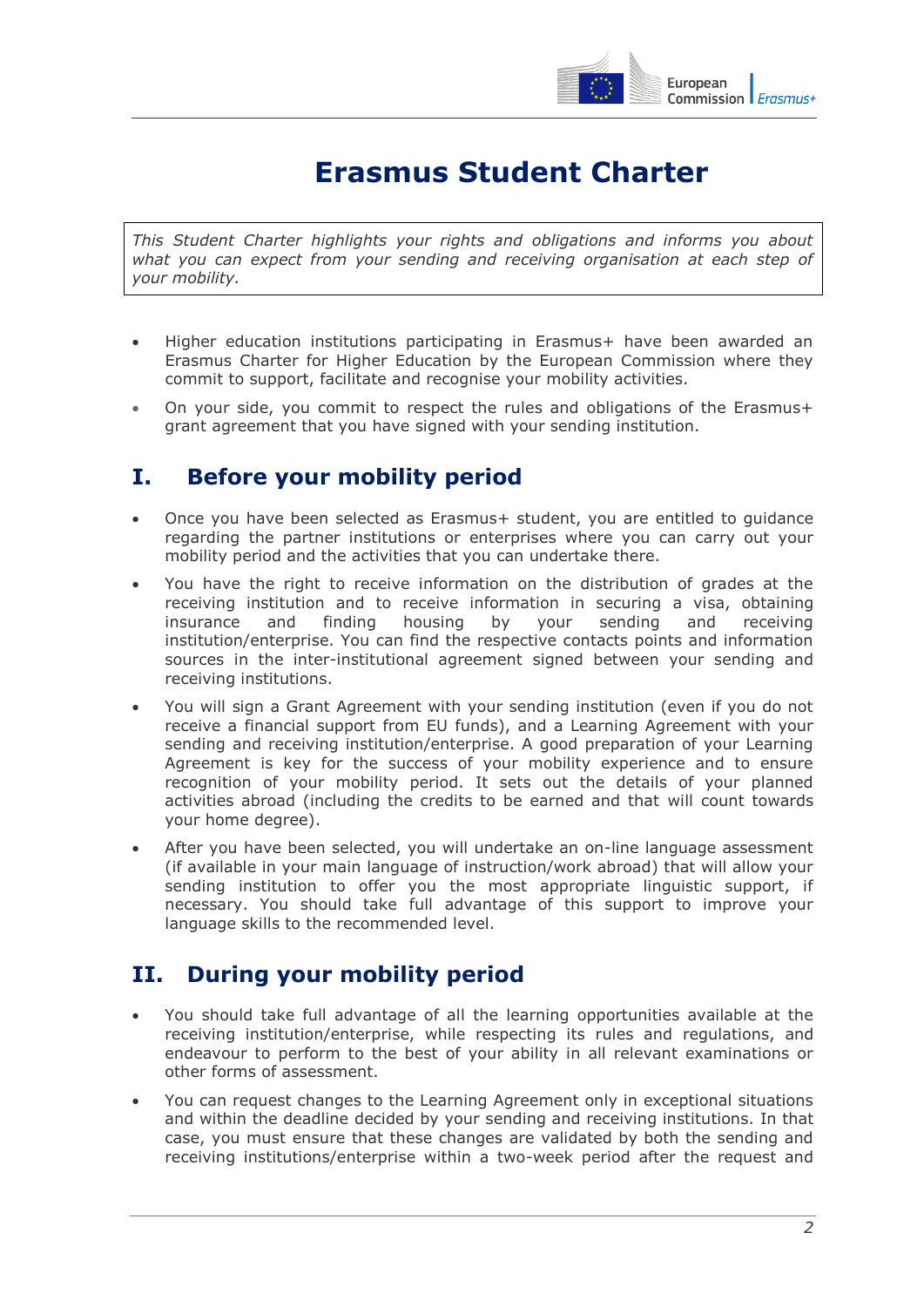

keep copies of their approval by e-mail. Changes due to an extension of the duration of the mobility period should be made as timely as possible as well.

- Your receiving institution/enterprise commits to treat you in the same way as their home students/employees and you should make all necessary efforts to integrate in your new environment.
- Your receiving institution will not ask you to pay fees for tuition, registration, examinations, access to laboratory and library facilities during your mobility period. Nevertheless, you may be charged small fees on the same basis as local students for costs such as insurance, student unions and the use of miscellaneous material.
- You are invited to take part in associations existing at your receiving institution/enterprise, such as networks of mentors and buddies organised by student organisations such as "Erasmus Student Network".
- Your student grant or student loan from your home country must be maintained while you are abroad.

### **III. After your mobility period**

- You are entitled to receive full academic recognition from your sending institution for satisfactorily completed activities during your mobility period, in accordance with the Learning Agreement.
- If you are studying abroad, your receiving institution will give you a Transcript of Records recording your results with the credits and grades achieved (normally in less than five weeks after the end of your evaluation). Upon reception of this document, your sending institution will provide you all the information on their recognition in a maximum period of five weeks. The recognised components (for example, courses) will appear in your Diploma Supplement.
- If you are doing a traineeship, your enterprise will give you a Traineeship Certificate summarising the tasks carried out and an evaluation and, when it was foreseen in your learning agreement, your sending institution will also give you a Transcript of Records. If the traineeship was not part of the curriculum, the period will at least be recorded in your Diploma Supplement and, if you wish, in your Europass Mobility Document. If you are a recent graduate you are encouraged to request the Europass Mobility Document.
- You should undergo an on-line language assessment, if available in your main language of instruction/work abroad, to monitor linguistic progress during your mobility.
- You must fill in a questionnaire to provide feedback on your Erasmus mobility period to your sending and receiving institution, the National Agency of the sending and receiving country and the European Commission.
- You are invited to join the "Erasmus+ student and alumni association" and you are encouraged to share your mobility experience with your friends, other students, staff in your institution, journalists and let other people benefit from your experience, including young pupils.

#### *If you have a problem, at any time:*

- *You should identify the problem clearly and check your rights and obligations according to your grant agreement.*